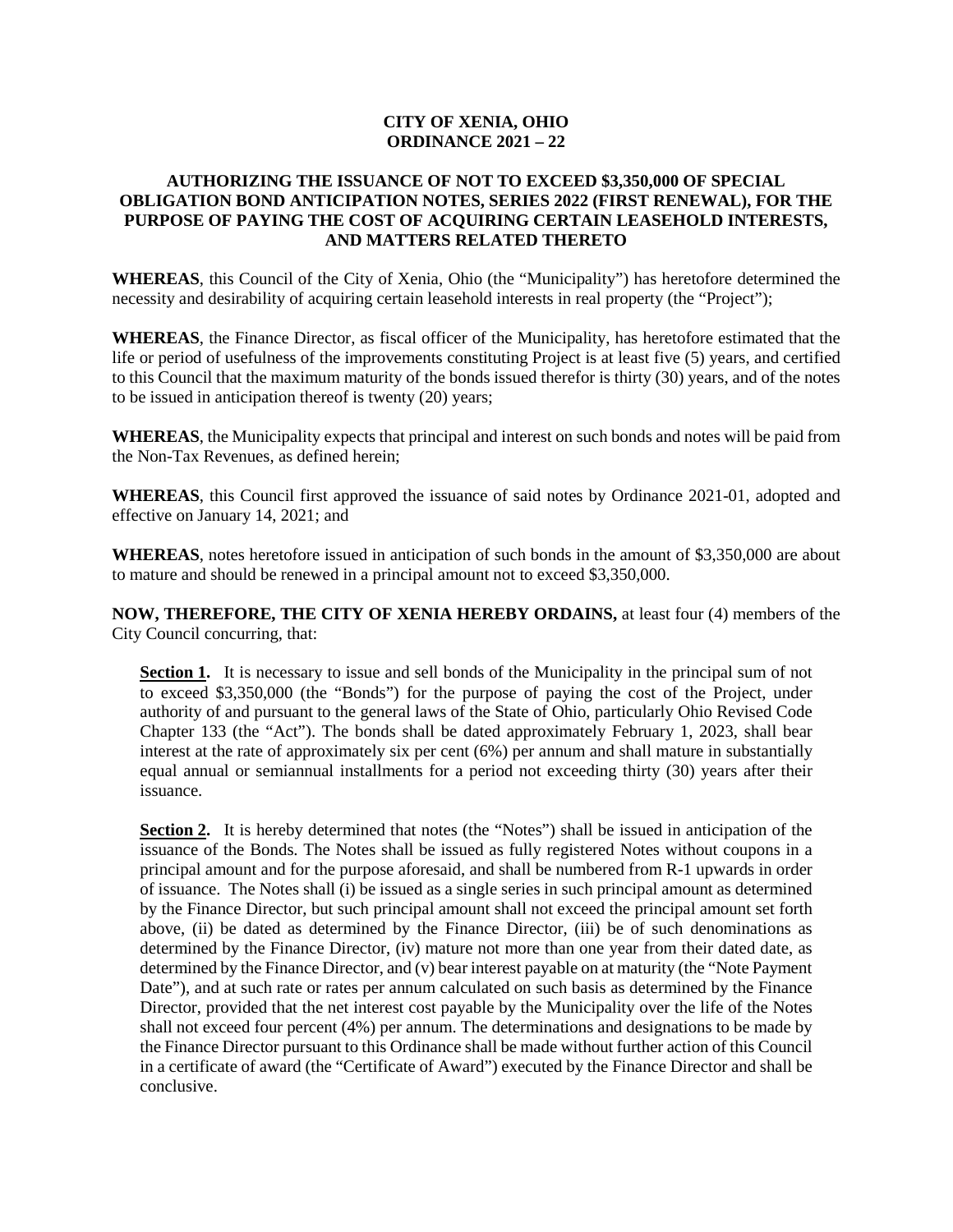The Notes shall not be subject to redemption prior to their stated maturity.

The Notes shall be designated "Real Estate Acquisition Bond Anticipation Notes (Special Obligation - Federally Taxable), Series 2022 (First Renewal)" or such other designation as may be made by the Finance Director in the Certificate of Award.

It is hereby determined that (i) the issuance of the Notes as provided herein are in the best interests of the Municipality, and (ii) the Municipality has no outstanding bonds, notes or other obligations having a claim or lien on the hereinafter-defined Non-Tax Revenues prior to the pledge to be made of and lien to be granted on the Non-Tax Revenues by this Ordinance.

**Section 3.** The Notes shall express upon their faces the purpose for which they are issued and that they are issued in pursuance of this Ordinance. The Notes shall be in fully registered form without coupons, shall bear the signatures of the Mayor or City Manager and the Finance Director, provided that either or both of such signatures may be facsimiles. The Notes shall bear the manual authenticating signature of the Finance Director serving as, or of an authorized representative of a bank or trust company determined by the Finance Director to serve as, the paying agent, registrar and transfer agent (the "Paying Agent and Registrar") for the Notes. The principal of and interest on the Notes (the "Note Service Charges") shall be payable on the Note Payment Date to the person whose name appears on the record date (being the 15th day preceding the Note Payment Date) on the Note registration records as the registered holder thereof, by check or draft mailed to such registered holder at such holder's address as it appears on such registration records, or in such other manner as may be set forth in the Certificate of Award. Upon receipt of the final payment of Note Service Charges, the then-registered holder shall promptly cancel the Note and return it to the Paying Agent and Registrar.

The Notes shall be transferable by the registered holder thereof in person or by his attorney duly authorized in writing at the office of the Paying Agent and Registrar upon presentation and surrender thereof to the Paying Agent and Registrar. The Municipality and the Paying Agent and Registrar shall not be required to transfer any Note during the 15-day period preceding the Note Payment Date, and no such transfer shall be effective until entered upon the registration records maintained by the Paying Agent and Registrar. Upon such transfer, a new Note in the then-unpaid principal amount thereof shall be issued to the transferee in exchange therefor.

The Municipality and the Paying Agent and Registrar may deem and treat the registered holder of the Notes from time to time as the absolute owner thereof for all purposes, and neither the Municipality nor the Paying Agent and Registrar shall be affected by any notice to the contrary.

**Section 4.** The Notes shall be special obligations of the Municipality payable solely from (i) all legally available revenues received by the Municipality during the period the Notes are outstanding other than moneys raised by taxation, including any net proceeds received by the Municipality from the lease or sale of the property to which the Project relate, (ii) any excess fund resulting from the issue of the Notes and the principal amount received from the sale of renewal notes or the Bonds, and (iii) any moneys and investments in a special fund hereby created in the custody of the Municipality which may be a separate account in the Municipality's Bond Retirement Fund (the "Special Fund") or as otherwise determined by the Finance Director, all of which are hereby pledged to the payment of the Note Service Charges when due in the manner hereinafter described and are collectively referred to herein as the "Non-Tax Revenues". Anything in this Ordinance or the Notes to the contrary notwithstanding, neither this Ordinance nor the Notes constitutes a debt, or a pledge of the faith or credit, or taxing power of the Municipality, the State of Ohio (the "State") or any political subdivision thereof, and the holders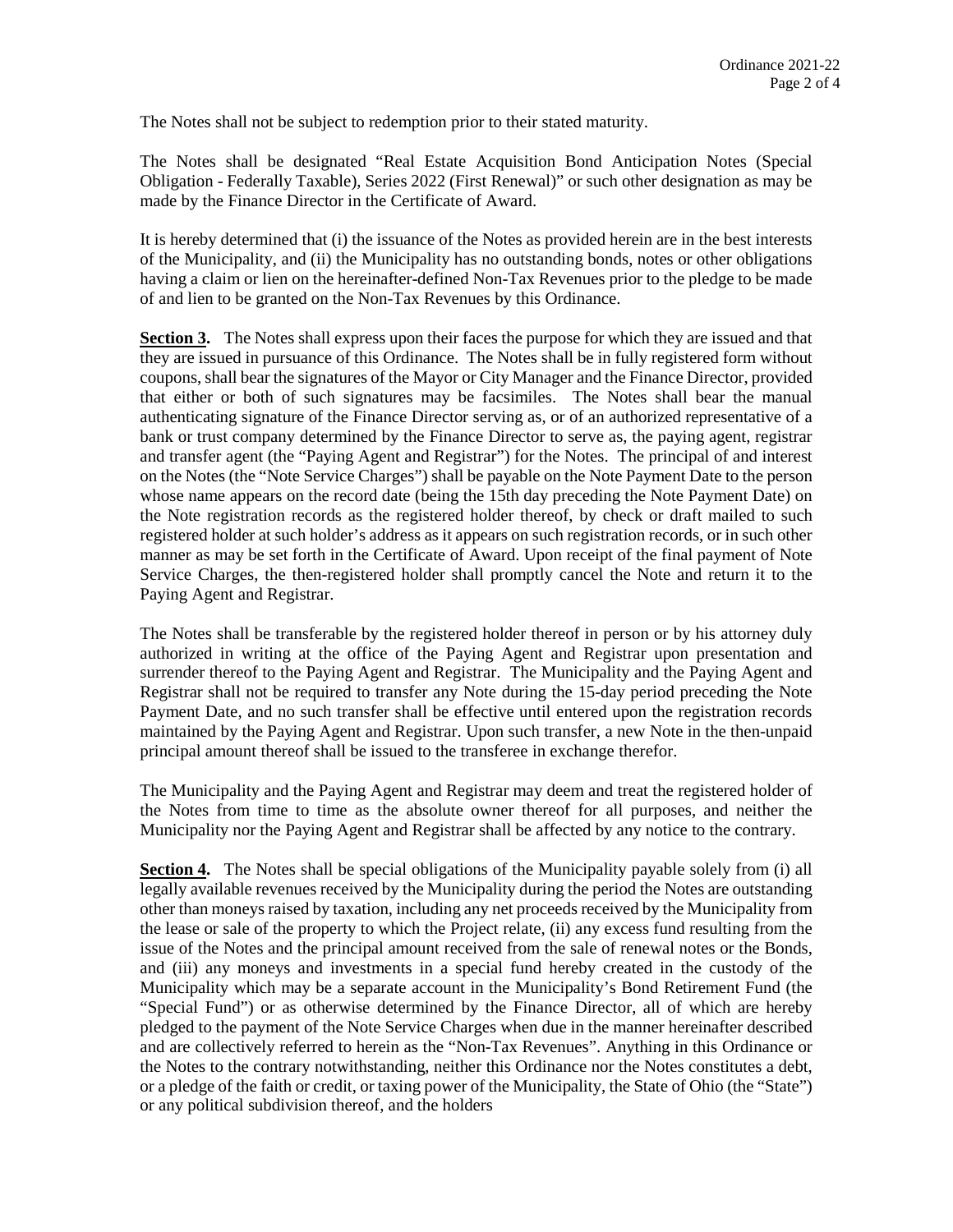or owners of the Notes shall have no right to have taxes levied by this Council, the General Assembly of the State, or the taxing authority of any political subdivision of the State for the payment of the Note Service Charges, and the Notes shall contain on their faces a statement to that effect. Nothing herein shall be deemed to prohibit the Municipality from lawfully using, of its own volition, any of its other legally available resources for the fulfillment of any of the terms and conditions of this Ordinance, or the Notes.

**Section 5.** Notwithstanding any other ordinance, resolution or action to the contrary, (i) each annual budget approved by this Council shall provide for the payment of Non-Tax Revenues sufficient to pay the Note Service Charges when due; (ii) Non-Tax Revenues in an amount at least sufficient to pay the interest on the Notes or other amount determined by the Finance Director shall be deposited in the Special Fund in accordance with such budget; and (iii) proceeds of renewal notes or the Bonds sufficient to pay the Note Service Charges when due after taking into account the then balance in the Special Fund, shall be paid into the Special Fund upon receipt by the Municipality.

Section 6. The Municipality hereby covenants that so long as any of the Notes remain unpaid:

- (a) The Municipality shall (i) from time to time and in accordance with law, exercise its best efforts to enforce collection of the Non-Tax Revenues in a timely manner, (ii) to the extent permitted by law, at least annually, levy and collect sufficient Non-Tax Revenues to pay the Note Service Charges when due, and (iii) not reduce the rates of any charges or fees relating to the Non-Tax Revenues below the rates in effect on the date of the initial delivery of the Notes to the purchaser thereof.
- (b) The Municipality will keep, or cause to be kept, proper books and records in such manner as to show the amounts deposited under Section 6 hereof.
- (c) The Municipality shall not, without consent of the holders of all of the outstanding Notes, extend, or assent to the extension of, the time for payment of any Notes;
- (d) The Municipality shall, at any and all times, cause to be done all such further acts and things and cause to be executed and delivered all such further instruments as may be necessary to carry out the purpose of the Notes and this Ordinance;
- (e) The Municipality shall use its best efforts to issue renewal notes or the Bonds pursuant to the Act in such amounts and bearing such terms as may be necessary to provide sufficient moneys to retire the Notes at maturity after allowing for any other Non-Tax Revenues that may be lawfully available;
- (f) Moneys and investments in the Special Fund shall be used solely to pay Note Service Charges when due;
- (g) The Municipality shall observe and shall satisfactorily and punctually perform all its agreements and obligations provided for by the Notes and this Ordinance; and
- (h) All of the obligations set forth and covenants made under this Ordinance are hereby established as duties specifically enjoined by law and resulting from an office, trust or station upon the Municipality within the meaning of Section 2731.01 of the Ohio Revised Code.

**Section 7.** The Notes shall be sold as described herein to one or more entities (the "Purchaser") at not less than ninety-seven percent (97%) of the principal amount thereof, plus accrued interest to the date of delivery, as determined by the Finance Director in the Certificate of Award, and pursuant to the Purchaser's offer to purchase which the Finance Director is hereby authorized to accept. The Finance Director and the City Manager are hereby separately authorized, alone or with others, to execute and deliver a purchase agreement or term sheet for the Notes in such form as may be approved by the officer executing the same, such officer's execution thereof on behalf of the Municipality to be conclusive evidence of such authorization and approval, and any such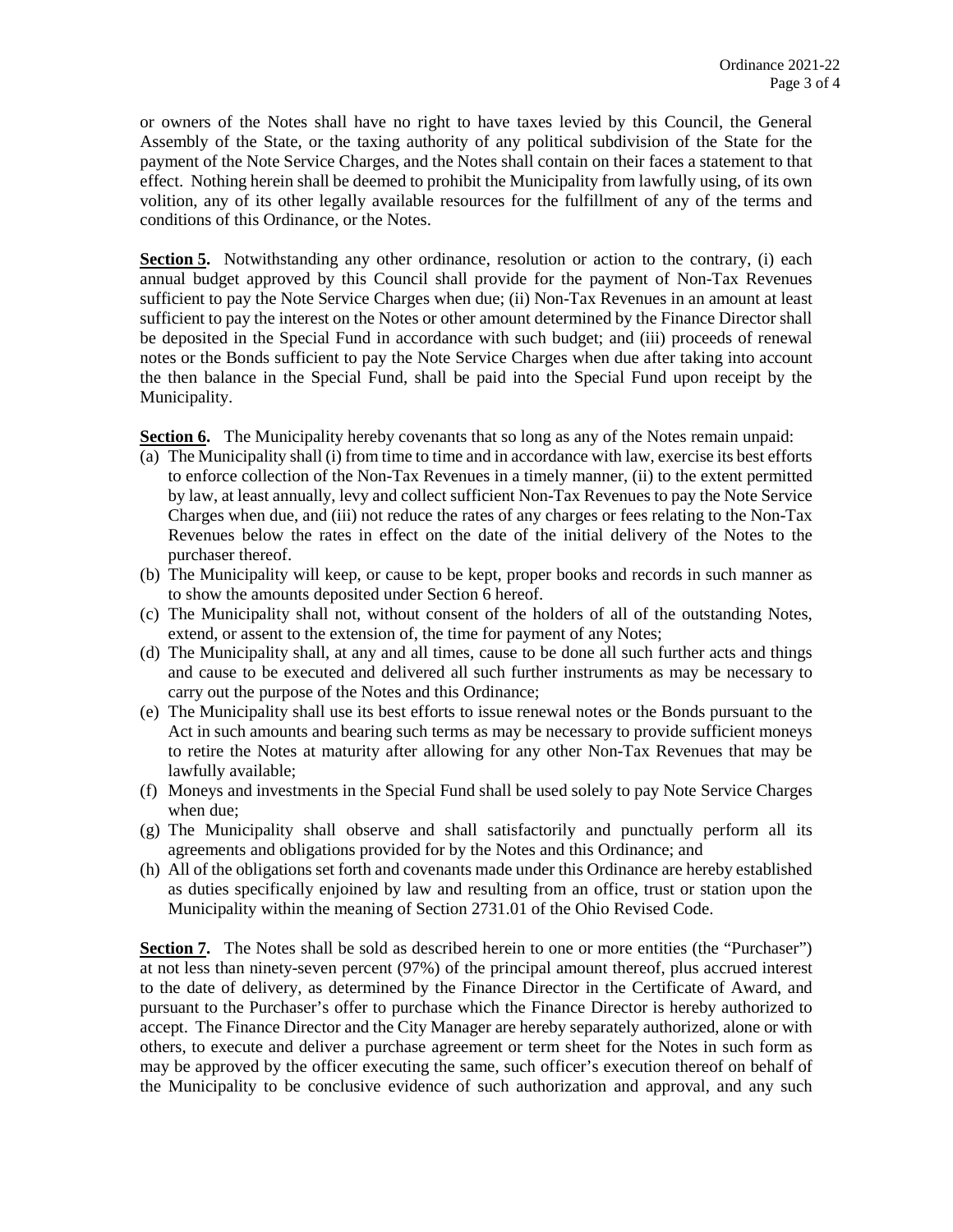actions heretofore taken are hereby approved, ratified and confirmed. The proceeds from the sale of the Notes, except as any premium and accrued interest received, shall be deposited in an appropriate fund and used for the purpose aforesaid and for no other purpose and for which purpose such proceeds are hereby appropriated. Any premium and accrued interest received from such sale shall be transferred to the bond retirement fund to be applied to the payment of the Note Service Charges in the manner provided by law.

The Mayor, the City Manager, the Finance Director, the Law Director, the City Clerk and other appropriate officials of the Municipality, are each hereby separately authorized, without further action of this Council, to take any and all actions and to execute such other instruments that may be necessary or appropriate in the opinion of Dinsmore & Shohl LLP, bond counsel for the Notes, in order to effect the issuance of the Notes and the intent of this Ordinance. The City Clerk, or other appropriate officer of the Municipality, shall certify a true transcript of all proceedings had with respect to the issuance of the Notes, along with such information from the records of the Municipality as is necessary to determine the regularity and validity of the issuance of the Notes.

**Section 8.** Interest on the Notes shall be subject to federal income taxation to the same extent as other interest not specifically exempted therefrom.

**Section 9.** The Finance Director is hereby authorized to execute and deliver an agreement with the Paying Agent and Registrar for its services as paying agent, registrar and transfer agent for the Notes in such form as such officer may approve, the execution thereof by such officer to be conclusive evidence of such authorization and approval.

**Section 10.** The engagement of the law firm of Dinsmore & Shohl LLP to provide bond counsel services to the Municipality in connection with the issuance of such Notes, including preparation of the necessary authorization and related closing documents for the issuance, sale and delivery of the Notes and, if appropriate, rendering its approving legal opinion in connection therewith to the Purchaser, and the compensation for such firm by the Municipality for such services in accordance with the written agreement on file with the Municipality is hereby approved ratified and confirmed.

**Section 11.** It is found and determined that all formal actions of this Council concerning and relating to the adoption of this Ordinance were adopted in an open meeting of this Council, and that all deliberations of this Council and of any of its committees that resulted in such formal action, were in meetings open to the public, in compliance with the law, including Section 121.22 of the Ohio Revised Code.

**Section 12.** This Ordinance shall take effect on January 8, 2022.

Introduced: November 23, 2021 Adopted: December 9, 2021

Michelle O. Cohron

esly Sx

Wesley E. **S**mit**K** Attest: President, Xenia City Council

City Clerk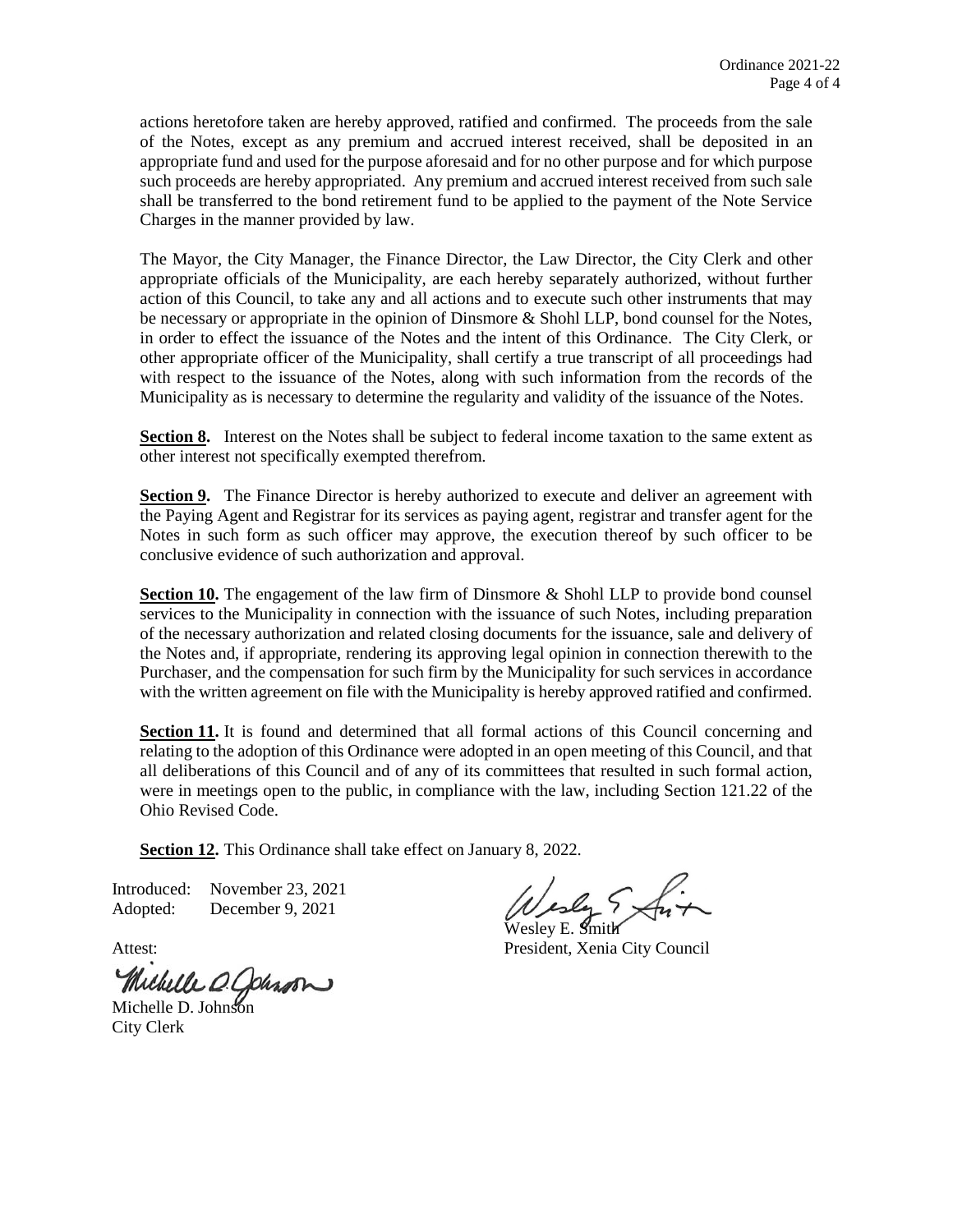### **CERTIFICATE**

I hereby certify that the foregoing is a true and correct copy of Ordinance 2021-22 adopted by the City Council of the City of Xenia, Ohio, on December 9, 2021.

Michelle O. Johnson

Clerk of City Council, City of Xenia, Ohio

Date: December 10, 2021

## **CERTIFICATE**

The undersigned hereby certifies that a copy of the foregoing Ordinance was certified this day to the County Auditor of Greene County, Ohio.

Theyan

Finance Director City of Xenia, Ohio

Dated: December 10, 2021

### **CERTIFICATE AND RECEIPT**

The undersigned, County Auditor of the County of Greene, Ohio, hereby certifies the filing and acknowledges receipt of a certified copy of the foregoing Ordinance.

> County Auditor County of Greene, Ohio

Date: December 10, 2021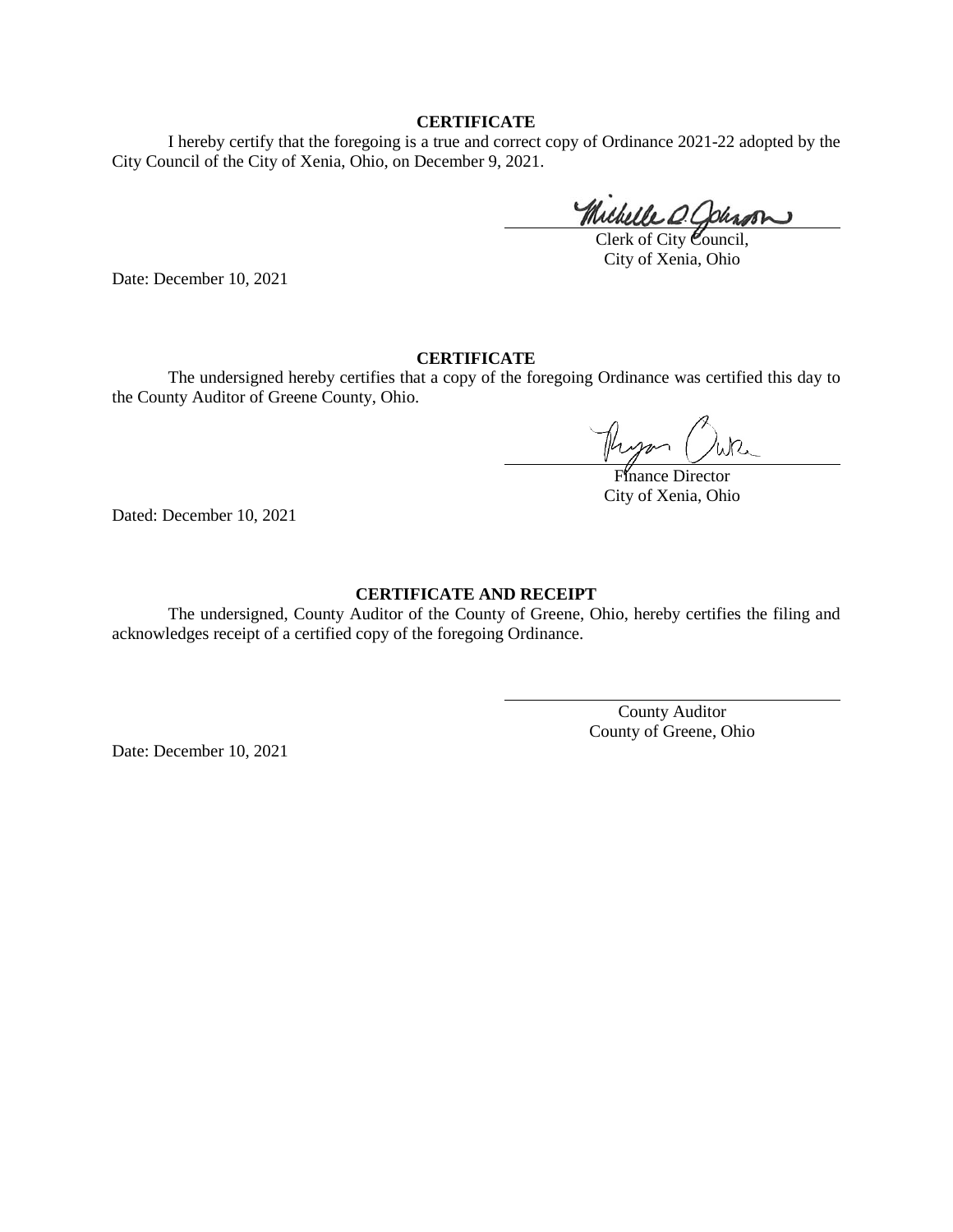### **EXTRACT FROM MINUTES OF MEETING [FIRST MEETING]**

The Council of the City of Xenia, Ohio, met in open session during its regular meeting on November 23, 2021, with the following members present:

Will Urschel

Cody Brannum Rebekah Dean Thomas Scrivens Levi Dean Sarah Mays Wesley Smith

Absent: None

\*\*\* Other Business \*\*\*

There was presented to Council a Certificate of Maximum Maturity as to Bonds and Bond Anticipation Notes signed by the Finance Director.

There was presented to Council, as New Business, Ordinance 2021**-**22 entitled:

AUTHORIZING THE ISSUANCE OF NOT TO EXCEED<br>\$3,350,000 OF SPECIAL OBLIGATION BOND \$3,350,000 OF SPECIAL OBLIGATION BOND ANTICIPATION NOTES**,** SERIES 2022 (FIRST RENEWAL), FOR THE PURPOSE OF PAYING THE COST OF ACQUIRING CERTAIN LEASEHOLD INTERESTS, AND MATTERS RELATED THERETO.

Said Ordinance 2021-22 was introduced by Vice President Levi Dean.

\*\*\* Other Business \*\*\*

Meeting Adjourned.